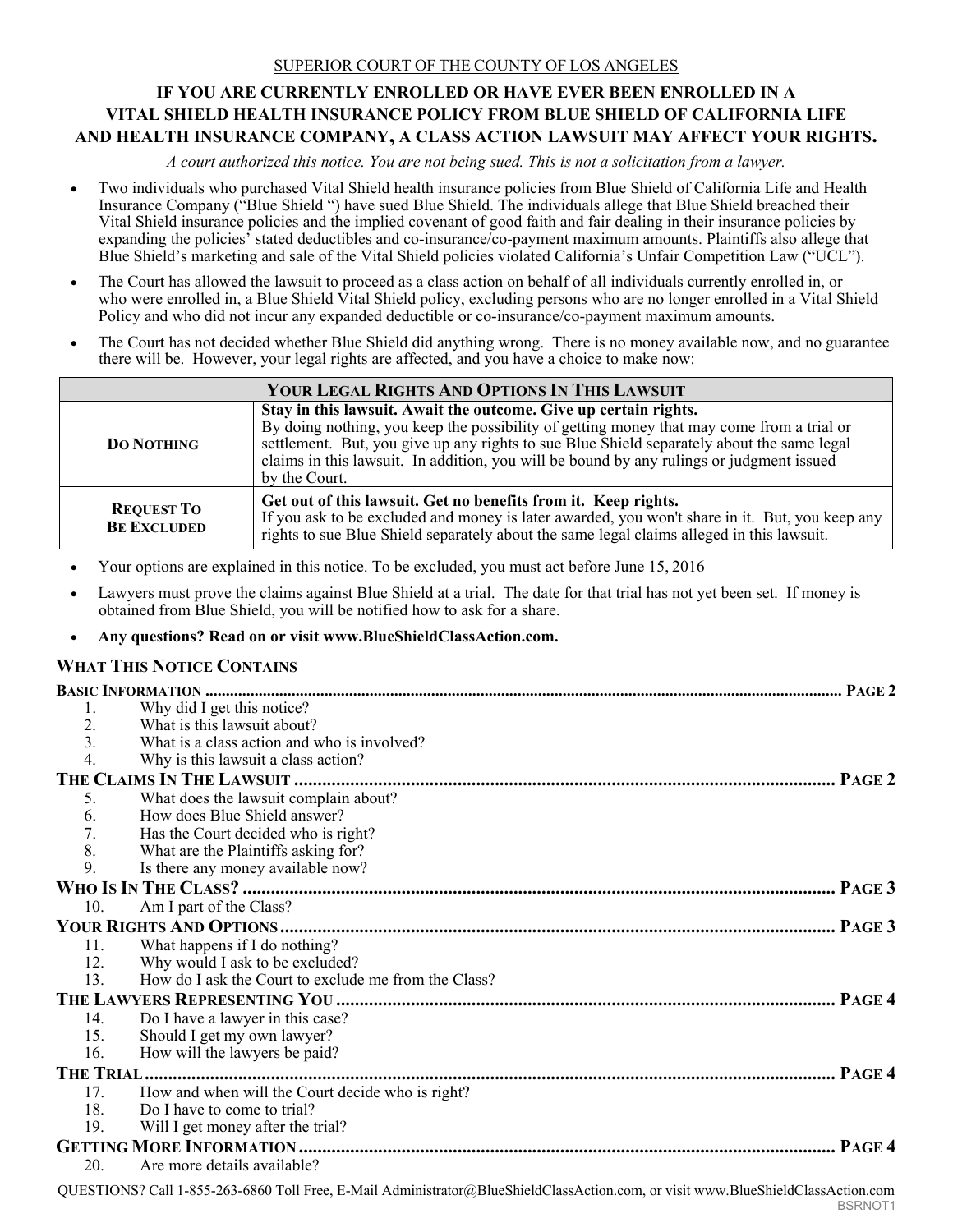## **1. Why did I get this notice?**

Blue Shield's records show that you are currently enrolled, or were at one time enrolled in a Vital Shield health insurance policy. This notice explains that the Court has allowed, or "certified," a class action lawsuit that may affect you. You have legal rights and options you may exercise before the Court holds a trial. The trial is to decide whether the claims asserted against Blue Shield, on your behalf, are correct. Judge Elihu M. Berle of the Los Angeles County Superior Court is overseeing this class action. The lawsuit is known as *Bodner, et al. v. Blue Shield of California Life and Health Insurance Company, et al.*, Los Angeles County Superior Court Case No. BC 516868.

# **2. What is this lawsuit about?**

This lawsuit is about whether Blue Shield's practice to not count commonly used services toward the deductible and co-payment/co-insurance maximum, and its practice to exclude those services from coverage until the maximum is met, constitute a breach of the Vital Shield health insurance policies and their implied covenant of good faith and fair dealing, and violate the UCL. The lawsuit is also about whether Blue Shield's marketing and advertising of the Vital Shield policies violated the UCL. Plaintiffs have also sought a declaration of rights as to the matters set forth in their breach of contract claim.

# **3. What is a class action and who is involved?**

In a class action lawsuit, one or more people, called the "Class Representatives" (in this case, Arthur Bodner and Michael Felker), sue on behalf of other people who have similar claims. The people together are a "Class" or "Class Members." Mr. Bodner, Mr. Felker — and all the Class Members like them — are called the Plaintiffs. The company they sued (in this case, Blue Shield) is called the Defendant. One court resolves the issues for everyone in the Class — except for those people who choose to exclude themselves from the Class.

# **4. Why is this lawsuit a class action?**

The Court decided that Plaintiffs' claims for breach of contract, breach of the implied covenant of good faith and fair dealing, violation of the UCL, and declaratory relief can proceed as a class action and move towards a trial because it meets the California requirements for a class action. Specifically, the Court found, among other things:

- The Class is ascertainable, i.e., Class Members can be identified through Blue Shield's records;
- The Class is sufficiently numerous;
- Questions of law and fact that are common to each claim predominate;
- Mr. Bodner's and Mr. Felker's claims are typical of the claims of the rest of the Class;
- Mr. Bodner, Mr. Felker and the lawyers representing the Class will adequately represent the Class;
- This class action is a superior means of adjudicating the claims in this lawsuit.

# **THE CLAIMS IN THE LAWSUIT**

## **5. What does the lawsuit complain about?**

In the lawsuit, Plaintiffs *allege* that Blue Shield breached the Vital Shield policies by, among other things: (a) expanding the specifically stated deductible amounts set forth in the policies by not counting commonly used services toward the deductible; (b) expanding the specifically stated co-payment/co-insurance maximum by not counting commonly used services toward the co-payment/co-insurance maximum (c) excluding from coverage purportedly covered services until the co-payment/co-insurance maximum has been met while failing to count those services toward the maximum.

Plaintiffs also *allege* that Blue Shield breached the implied covenant of good faith and fair dealing by, among other things, (a) unreasonably construing the Vital Shield's deductible and co-payment/co-insurance maximum provision, (b) improperly and unreasonably expanding the stated deductible and maximum in the policies to an indefinite and ever-expanding amount, and (c) improperly and unreasonably excluding a variety of services from coverage until the maximum was met, if ever.

Plaintiffs *allege* that Blue Shield violated the unlawful, fraudulent and unfair prongs of the UCL, because it engaged in an advertising campaign that emphasized the Vital Shield's specific finite deductibles and maximums when the deductibles and maximums were allegedly indefinite and ever-expanding.

Plaintiffs' claim for declaratory relief seeks a declaration or the Class Members rights under the Vital Shield policies and under the law.

You can read Plaintiffs' First Amended Class Action Complaint at www.BlueShieldClassAction.com.

- 2 -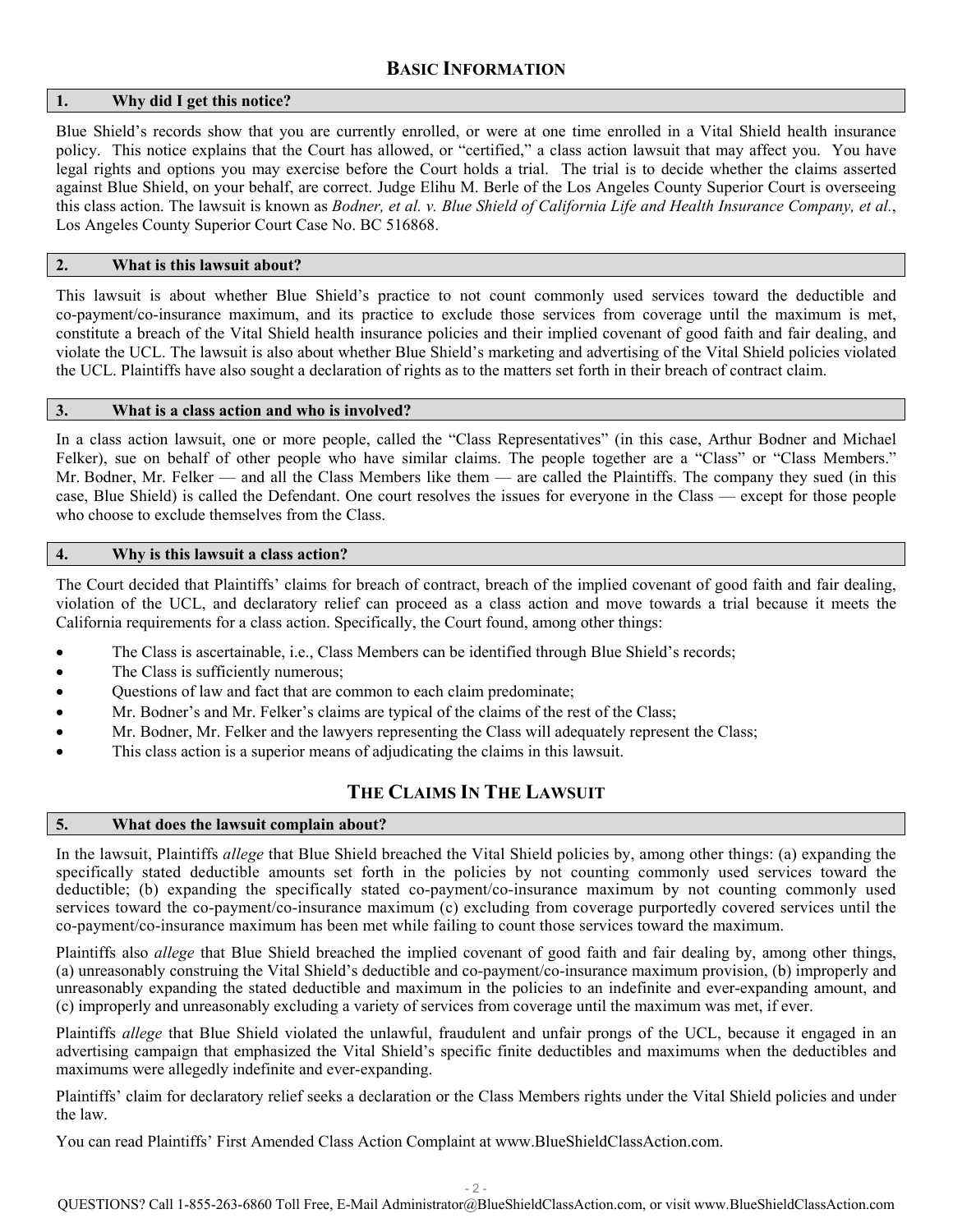## **6. How does Blue Shield answer?**

Blue Shield contends that the Vital Shield policies are clear and unambiguously provide that certain services do not count toward the calendar year deductible and/or copayment maximums. No reasonable consumer looking at the policy language could conclude otherwise. Blue Shield also contends that the marketing materials comply with all applicable laws and are not in any way misleading. Accordingly, Blue Shield contends that it has done nothing wrong.

#### **7. Has the Court decided who is right?**

The Court hasn't decided whether Blue Shield or the Plaintiffs are correct. By establishing the Class and issuing this notice, the Court is not suggesting that the Plaintiffs will win or lose this case. The Plaintiffs must prove their claims at a trial. (See "The Trial" section below on page 4.)

#### **8. What are the Plaintiffs asking for?**

The Plaintiffs are asking for:

- Damages to be awarded to Plaintiffs and the Class;
- An order awarding pre-judgment and post-judgment interest to Plaintiffs and the Class; punitive damages;
- An award of attorney fees and costs to Class Counsel;
- An order enjoining Blue Shield from future breaches and the alleged UCL violations;
- An order awarding Plaintiffs and the Class restitution of all monies paid for unexpected annual out-of-pocket costs for medical treatment and services and for disgorgement of the profits derived from Blue Shield's alleged UCL violations;
- A declaratory judgment regarding the rights of Class Members and corresponding responsibilities of Blue Shield under the Vital Shield policies.

### **9. Is there any money available now?**

No money or benefits are available now because the Court has not yet decided whether Blue Shield did anything wrong, and the two sides have not settled the case. There is no guarantee that money or benefits ever will be obtained. If they are, you will be notified about how to ask for a share.

# **WHO IS IN THE CLASS?**

You need to decide whether you are affected by this lawsuit.

#### **10. Am I part of the Class?**

The Court decided that the members of the Class are: All individuals currently enrolled in, or who were enrolled in, a Blue Shield Vital Shield policy, including Vital Shield 2900, Vital Shield 2900-G, Vital Shield Plus 2900, Vital Shield Plus 2900-G, Vital Shield 2900 Plus Generic Rx, Vital Shield Plus 2900 Generic Rx-G, Vital Shield 900, Vital Shield 900-G, Vital Shield Plus 900, Vital Shield Plus 900-G, Vital Shield 900 Plus Generic Rx, Vital Shield Plus 900 Generic Rx-G, Vital Shield Plus 400, Vital Shield Plus 400-G, Vital Shield Plus 400 Generic Rx, Vital Shield Plus 400 Generic Rx-G, excluding persons who are no longer enrolled in a Vital Shield Policy and who did not incur any expanded deductible or co-insurance/co-payment maximum.

# **YOUR RIGHTS AND OPTIONS**

You have to decide whether to stay in the Class or ask to be excluded before the trial, and you have to decide this now.

#### **11. What happens if I do nothing?**

You don't have to do anything now if you want to keep the possibility of getting money from this lawsuit. By doing nothing you are staying in the Class. If you stay in and the Plaintiffs obtain money, either as a result of the trial or a settlement, you will be notified about how to apply for a share. Keep in mind that if you do nothing now, regardless of whether the Plaintiffs win or lose the trial, you will not be able to sue, or continue to sue, Blue Shield as part of any other lawsuit about the same legal claims that are the subject of this lawsuit. If you do nothing now, you will be legally bound by all of the Orders the Court issues and judgments the Court makes in this class action.

## **12. Why would I ask to be excluded?**

If you already have your own lawsuit against Blue Shield and you want to continue with it, you need to be excluded from the Class. If you exclude yourself from the Class – which also means to remove yourself from the Class, and is sometimes called "opting out" of the Class – you won't get any money from this lawsuit even if the Plaintiffs recover money as a result of the trial or from any settlement (that may or may not be reached) between Blue Shield and the Plaintiffs. If you exclude yourself, you will not be legally bound by the Court's judgments in this class action.

If you start your own lawsuit against Blue Shield after you exclude yourself, you'll have to represent yourself or hire and pay your own lawyer for that lawsuit, and you'll have to prove your claims. If you exclude yourself so you can start or continue your own lawsuit against Blue Shield, your claims may be subject to a statute of limitations.

- 3 -

QUESTIONS? Call 1-855-263-6860 Toll Free, E-Mail Administrator@BlueShieldClassAction.com, or visit www.BlueShieldClassAction.com